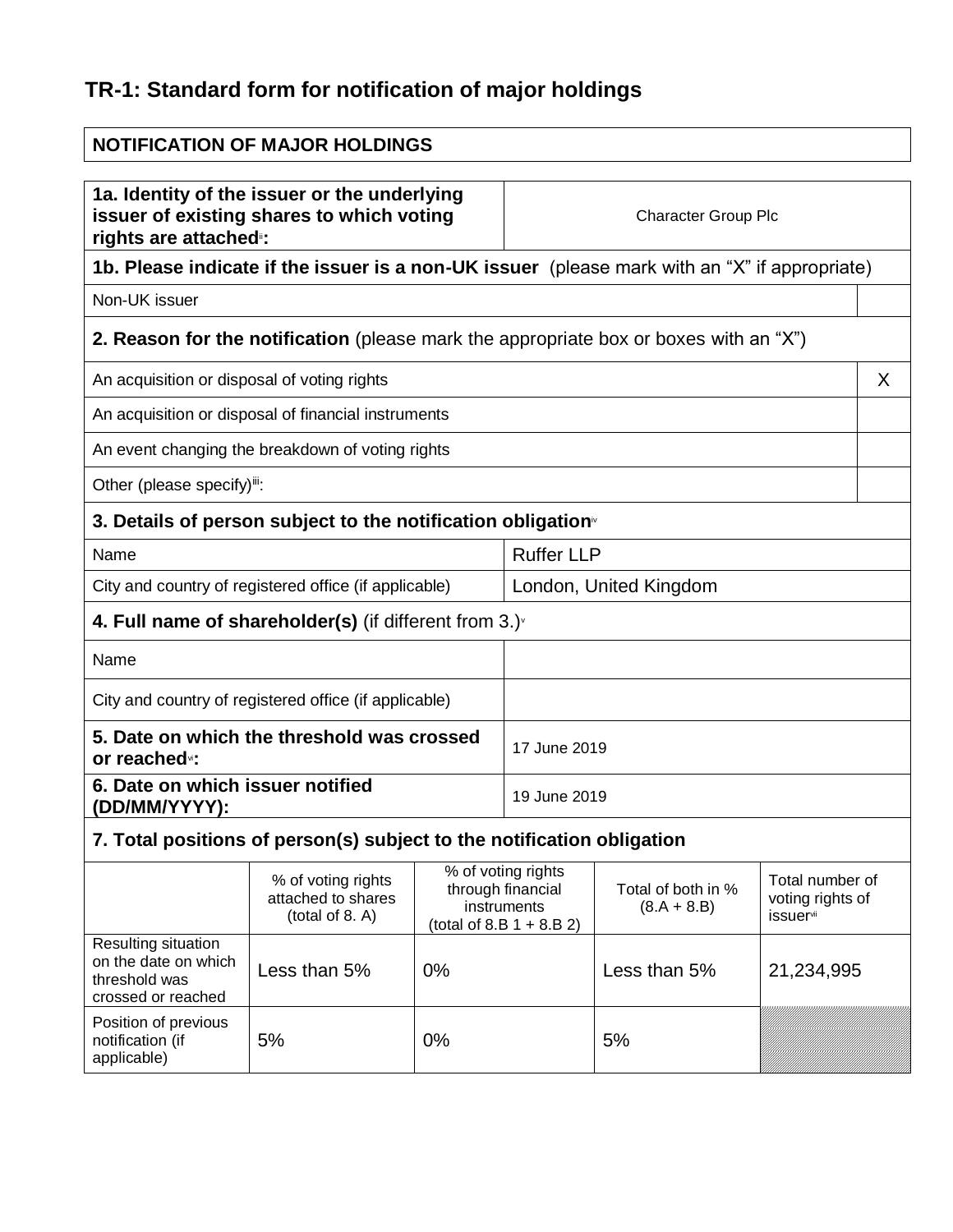**8. Notified details of the resulting situation on the date on which the threshold was crossed or reached**viii

## **A: Voting rights attached to shares**

| Class/type of<br>shares<br>ISIN code (if possible) | Number of voting rightsix                                     |                                                                       | % of voting rights                                            |                                                                       |
|----------------------------------------------------|---------------------------------------------------------------|-----------------------------------------------------------------------|---------------------------------------------------------------|-----------------------------------------------------------------------|
|                                                    | <b>Direct</b><br>(Art 9 of Directive<br>2004/109/EC) (DTR5.1) | <b>Indirect</b><br>(Art 10 of Directive<br>2004/109/EC)<br>(DTR5.2.1) | <b>Direct</b><br>(Art 9 of Directive<br>2004/109/EC) (DTR5.1) | <b>Indirect</b><br>(Art 10 of Directive<br>2004/109/EC)<br>(DTR5.2.1) |
| GB0008976119                                       | 1,051,715                                                     | U                                                                     | Less than 5%                                                  | 0%                                                                    |
| <b>SUBTOTAL 8. A</b>                               | 1,051,715                                                     |                                                                       | Less than 5%                                                  |                                                                       |

### **B 1: Financial Instruments according to Art. 13(1)(a) of Directive 2004/109/EC (DTR5.3.1.1 (a))**

| <b>Type of financial</b><br>instrument | <b>Expiration</b><br>$date^{\times}$ | Exercise/<br><b>Conversion Periodxi</b> | <b>Number of voting rights</b><br>that may be acquired if<br>the instrument is<br>exercised/converted. | % of voting rights |
|----------------------------------------|--------------------------------------|-----------------------------------------|--------------------------------------------------------------------------------------------------------|--------------------|
| N/A                                    | N/A                                  | N/A                                     | N/A                                                                                                    | N/A                |
|                                        |                                      | <b>SUBTOTAL 8. B1</b>                   | N/A                                                                                                    | N/A                |

| B 2: Financial Instruments with similar economic effect according to Art. 13(1)(b) of<br>Directive 2004/109/EC (DTR5.3.1.1 (b)) |                                      |                                            |                                                                |                            |                    |
|---------------------------------------------------------------------------------------------------------------------------------|--------------------------------------|--------------------------------------------|----------------------------------------------------------------|----------------------------|--------------------|
| Type of financial<br>instrument                                                                                                 | <b>Expiration</b><br>$date^{\times}$ | Exercise/<br><b>Conversion</b><br>Period * | <b>Physical or</b><br>cash<br><b>settlement</b> <sup>xii</sup> | Number of<br>voting rights | % of voting rights |
| N/A                                                                                                                             | N/A                                  | N/A                                        | N/A                                                            | N/A                        | N/A                |
|                                                                                                                                 |                                      |                                            | <b>SUBTOTAL</b><br>8.B.2                                       | N/A                        | N/A                |